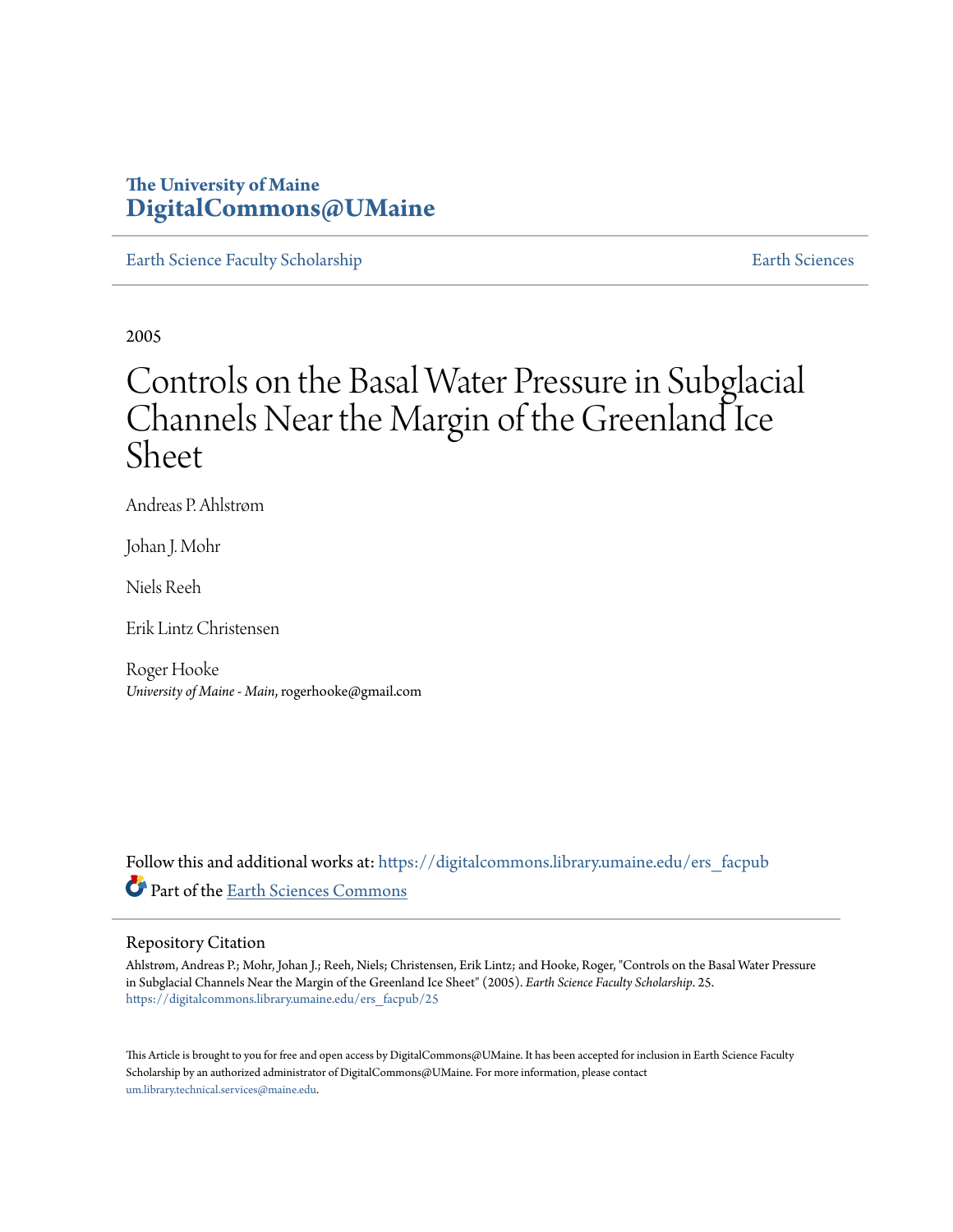## Controls on the basal water pressure in subglacial channels near the margin of the Greenland ice sheet

Andreas P. AHLSTRØM,<sup>1</sup> Johan J. MOHR,<sup>1</sup> Niels REEH,<sup>1</sup> Erik Lintz CHRISTENSEN,<sup>1</sup> Roger LeB. HOOKE<sup>2</sup>

<sup>1</sup>Ørsted-DTU, Technical University of Denmark, Building 348, Ørsteds Plads, DK-2800 Kgs. Lyngby, Denmark E-mail: aa@oersted.dtu.dk

<sup>2</sup> Earth Sciences and Climate Change Institute, Bryand Global Sciences Center, University of Maine, Orono, Maine 04469-5790, USA

ABSTRACT. Assuming a channelized drainage system in steady state, we investigate the influence of enhanced surface melting on the water pressure in subglacial channels, compared to that of changes in conduit geometry, ice rheology and catchment variations. The analysis is carried out for a specific part of the western Greenland ice-sheet margin between 66°N and 66°30'N using new high-resolution digital elevation models of the subglacial topography and the ice-sheet surface, based on an airborne ice-penetrating radar survey in 2003 and satellite repeat-track interferometric synthetic aperture radar analysis of European Remote-sensing Satellite 1 and 2 (ERS-1/-2) imagery, respectively. The water pressure is calculated up-glacier along a likely subglacial channel at distances of 1, 5 and 9 km from the outlet at the ice margin, using a modified version of Röthlisberger's equation. Our results show that for the margin of the western Greenland ice sheet, the water pressure in subglacial channels is not sensitive to realistic variations in catchment size and mean surface water input compared to small changes in conduit geometry and ice rheology.

#### **INTRODUCTION**

The study of basal drainage beneath glaciers and ice sheets has been pursued from a theoretical and experimental point of view for many years, with selected sites ranging from well-studied mountain glaciers (e.g. Hock and Hooke, 1993; Iken and Truffer, 1997; Arnold and others, 1998) over intermediate-sized ice caps such as Vatnajökull, Iceland, (e.g. Björnsson, 1982; Flowers and others, 2003) to Antarctic ice streams (e.g. Alley and Bindschadler, 2001). In contrast, relatively few studies of basal drainage have focused on the Greenland ice sheet (Thomsen and others, 1988; Iken and others, 1993; Ahlstrøm and others, 2002), although interest has increased with the recent investigations of Krabill and others (2000) and Thomas and others (2003) showing that the Greenland ice-sheet margin is, in many places, thinning at a rate which cannot be explained solely by an increase in the surface melt. Changes in ice dynamics must account for at least part of the thinning and it is likely that an increase in the surface melt might influence the dynamics by changing the basal conditions. The type of basal drainage system that might be active underneath the Greenland ice sheet is largely unknown, as the methods usually applied in similar studies of mountain glaciers have been either unsuccessful or not feasible. Dye-tracing studies have been attempted as a way of delineating the hydrological basins of the Greenland ice sheet, with moderate success for smaller well-defined marginal basins, but experiments aiming to delineate the larger basins have so far failed (personal communication from H.H. Thomsen, 2003).

Our aim in this study is to reveal how sensitive the water pressure in subglacial channels near the ice margin is to changes in surface water input compared to changes in channel geometry, ice rheology, channel sinuosity and catchment area, respectively, when applied to real ice-sheet geometry. To accomplish this, we utilize new surface and bed elevation data from the western margin of the Greenland ice sheet (see Fig. 1) to locate the likely positions of subglacial drainage channels and their contributing basins using Björnsson's (1982) simplification of Shreve's (1972) theory. We assume that the derived drainage system near the ice margin is channelized in the form of an arborescent network of pressurized channels, varying in cross-sectional geometry from semicircular to broad and low (termed H channels by Hubbard and Nienow, 1997), and that the ice sheet rests on hard bedrock as opposed to a layer of till. The theoretical considerations of Röthlisberger (1972) showed that for a subglacial channel in steady state, higher discharge would be equivalent to a lower water pressure, thus favouring larger channels over smaller ones. Ice viscosity and channel roughness was shown to be several orders of magnitude more important than channel discharge in determining the water pressure. However, Röthlisberger (1972) also pointed out that the discharge of a channel may regain importance from its extreme variability. We have taken up this point and we examine the importance of discharge variations on water pressure due to climatically induced changes in surface water input and catchment variations. The water pressure is calculated in a specific subglacial channel using a slightly extended version of the solution of Hooke and others (1990) taking into account a range of possible channel geometries and the resistance of basal drag to channel closure.

#### **ELEVATION MODELS**

One of the major obstacles to the study of basal drainage has been the lack of the necessary detailed topographical information on the terrain above as well as beneath the ice sheet. Thorning and Hansen (1987) used an icepenetrating radar carried on a helicopter for a study near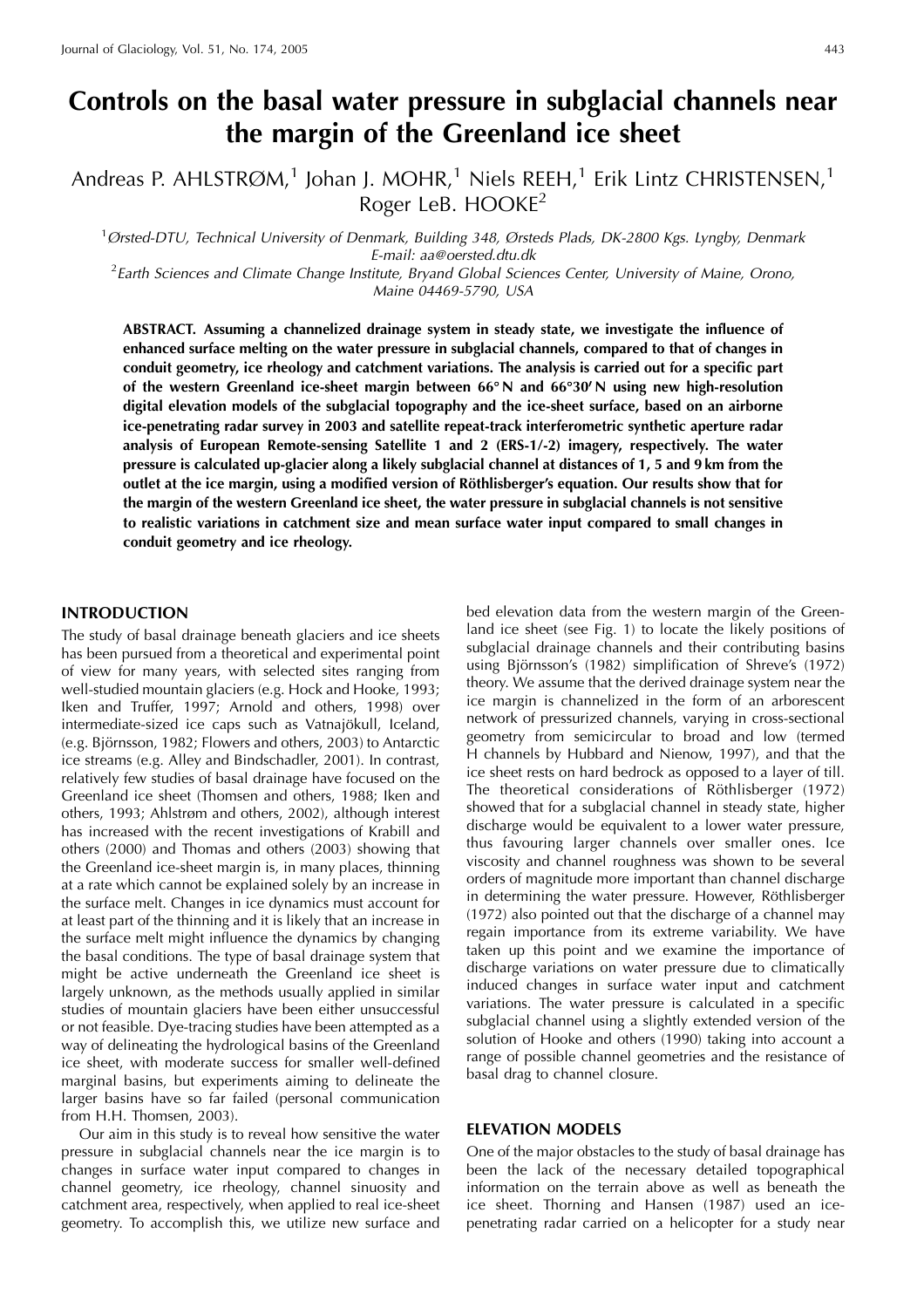

Fig. 1. Overview of the region studied. The grey lines on the ice sheet show the extent of the airborne survey carried out in 2003, and the black lines signify which part was utilized for this work. The point marked A shows the position of a weather station on the ice sheet and also marks the outlet of the hypothetical drainage channel used for calculations of basal water pressure.

the ice margin, using visible features of the landscape to determine the position. However, large-scale regional studies of sufficient precision as envisaged in this work were not feasible until accurate positioning was made possible with the global positioning system (GPS). The investigated region was surveyed by aircraft in 2003, as shown by grey and black lines in Figure 1. Data for the two short lines oriented from southwest to northeast shown at the bottom of Figure 1 were supplied by W. Krabill. Surface altitude and ice thickness were measured by combining laser altimetry and ice-penetrating radar with measurements from two differential GPS instruments and an inertial navigation system (INS) (Christensen and others, 2000; Ahlstrøm and others, 2002). In the present study, only the bed elevation derived from the ice-penetrating radar was used. This dataset was merged with bed elevation data derived from combining the surface elevation model described below with ice-thickness data (Gogineni and others, 2001) collected in the area between 1993 and 2001 (the two short black lines of Figure 1 oriented from southwest to northeast). Only data from the black flight-lines shown in Figure 1 were used. The spacing of the flight-lines was chosen to be roughly 2.5 km to enable resolution of the typical undulations of the bed as derived from a twodimensional Fourier analysis of the neighbouring ice-free terrain. In addition, the position of the ice margin was imposed on the bed dataset to force the bed elevation to match the known elevation of the adjacent ice-free terrain. Subsequently, the merged bed elevation dataset was averaged over 250m and gridded using ordinary block kriging, a linear Gaussian least-squares interpolation method (Carr, 1995; Flowers and Clarke, 1999). To facilitate the kriging, directional semivariograms were calculated in eight directions to make use of the a priori knowledge contained in the dominant topographical features of the bed. Semivariograms describe the covariance of a dataset with

itself as a function of the lag distance between pairs of data points. The resolution of the interpolated bed elevation grid was chosen to be 250m, a compromise between the very high along-track resolution and the 2.5 km across-track resolution.

The surface elevation model was based on repeat-track interferometric synthetic aperture radar (InSAR) analysis of two image pairs from the European Remote-sensing Satellite 1 and 2 (ERS-1/-2) tandem mission. The ERS-1 images were acquired on 20 October and 29 December 1995. The derivation of the elevation model is described in Ahlstrøm and others (2002) and will not be discussed further here. The precision was found to be within 10 m rms of the elevations derived from the airborne laser altimetry survey in 2000. The original resolution of 100m was reduced to match the resolution of the bed elevation model. Contour maps of the bed and surface elevation models are shown in Figure 2.

#### **CONDUIT LOCALIZATION**

Our aim is to localize a representative subglacial channel draining a significant ice-sheet surface area. To find the most likely positions of subglacial drainage channels within the study area, Shreve's (1972) formulation of the englacial water routing was used with the simplifying assumption of Björnsson (1982) that all water at the surface reaches the bed through moulins and crevasses, and drains along the base of the ice sheet which is assumed to be impermeable. The assumption that the surface water reaches the bed at the place where it is formed is supported by a map of individual moulin catchments drawn from aerial photographs over the Greenland ice-sheet margin around  $69^{\circ}30'$  N,  $50^{\circ}00'$  W by Thomsen and others (1988) showing that the mean surface flow distance is on the order of a few kilometres.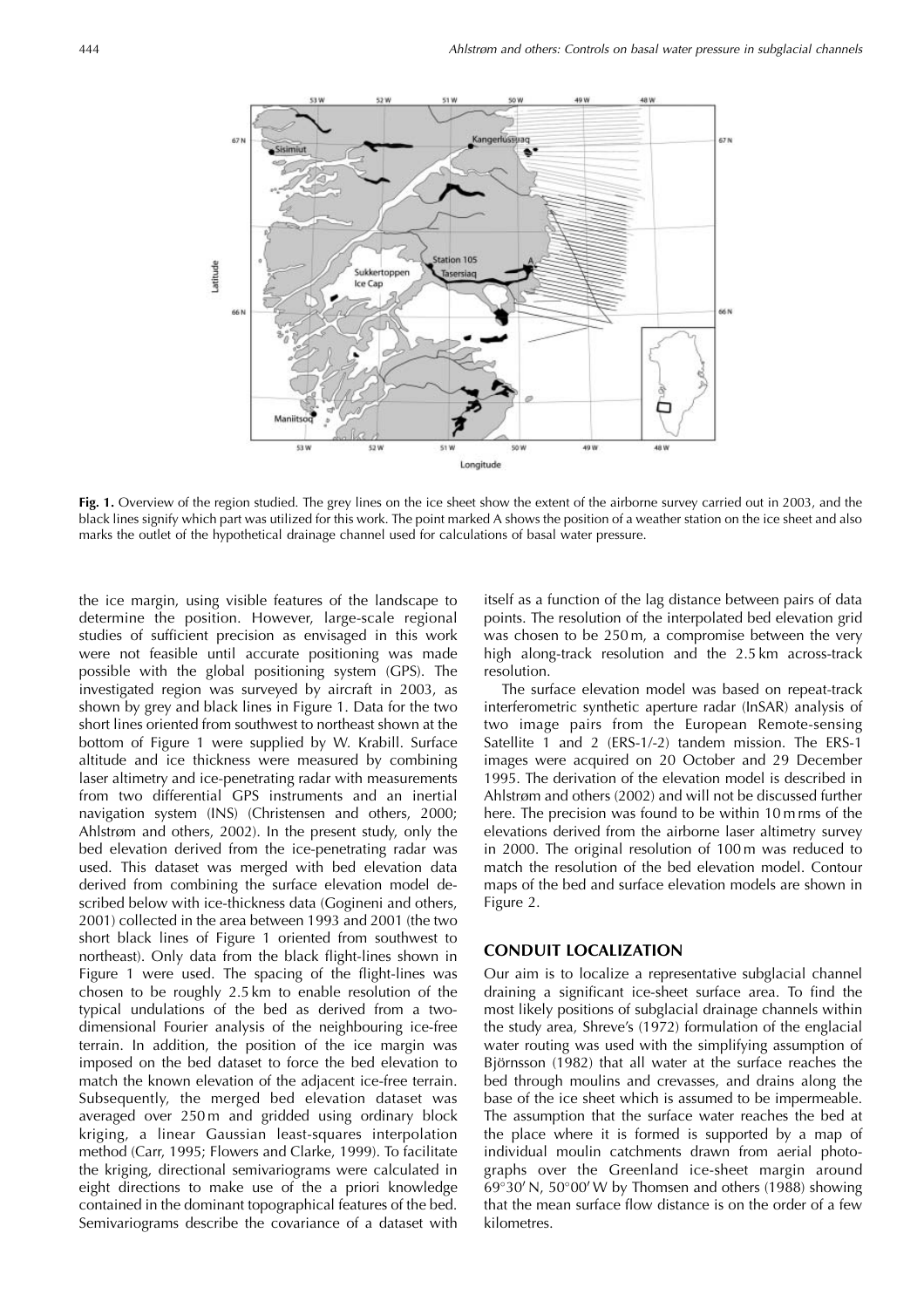

Fig. 2. Contour maps of the bed and surface elevation models. See text for details.

The above-mentioned assumptions allow the direction of the water flow at the base of the ice sheet to be determined by a potential  $\Phi_{\rm b}$  defined as

$$
\Phi_{\rm b} = \rho_{\rm w} g Z_{\rm b} + k \rho_{\rm i} g (Z_{\rm s} - Z_{\rm b}), \qquad (1)
$$

where  $\rho_w$  and  $\rho_i$  are the densities of water and ice, respectively,  $Z_b$  is the bed elevation,  $Z_s$  the elevation of the ice-sheet surface and  $g$  the gravitational acceleration. The term  $k \rho_i g(Z_s - Z_b)$  in Equation (1) is the subglacial water pressure which is proportional to the overburden ice pressure, with the factor  $k = 0$  corresponding to atmospheric pressure in subglacial channels, and  $k = 1$  corresponding to subglacial water pressure equalling overburden ice pressure. The water at the base of the glacier will flow in the direction of the maximum gradient of the potential  $\Phi_{b}$ . This knowledge makes it possible to derive the most likely positions of subglacial channels from a surface and bed elevation model and an estimate of the k factor (Hagen and others, 2000). Just as it is possible to derive likely positions of individual channels from the potential  $\Phi_{b}$ , it is also possible to derive the total hydrological drainage basin fed by these channels. The basin extent, which naturally has a strong impact on the discharge  $Q$  through an individual channel, is therefore dependent on  $k$ .

Initially, the probable channel network was derived for values of  $k$  ranging from 0 to 1.05. This exercise revealed that one particular channel outlet, situated underneath the station marked A in Figure 1, drained the largest area for all values of  $k$ . Using this outlet, the contributing basin was calculated for each value of  $k$  in steps of 0.05. These basins can subsequently be used to estimate the water discharge through the channel outlet into the Tasersiaq lake system as a function of the  $k$  factor once the surface melt has been determined over the region.

Obviously, the quality of the elevation models is important for the basin derivation. In studies in the same region, Ahlstrøm and others (2002) and Ahlstrøm (2003) found a strong variation of the basin size was mainly due to artificially introduced topographical features in the bed elevation model. The erroneous features arose from merging two bed elevation models of different quality and led to an extension of the planned survey of 2003 with the two southernmost northwest-southeast-oriented flight-lines seen in Figure 1 and the inclusion of data from Gogineni and others (2001) to cover the critical region. Ahlstrøm and others (2002) also showed that completely different basins were derived using existing elevation models of lower resolution, based on a sparser dataset, compared to the highresolution models derived from the dense datasets of regional airborne surveys.

The simplified theory of Equation (1) implies that the ratio of conduit closure to conduit radius is dependent on ice thickness to the third power (assuming Glen's flow law with an exponent  $n = 3$ ). However, the change in the derived river network with  $k$  is minor for  $k > 0.5$ , and the position of the major outlet is nearly constant for all  $k$ , suggesting that little would be gained from introducing a more elaborate expression for the dependence of the closure/radius ratio on ice thickness.

The surface and bed elevation profiles along the main channel were extracted and used in the subsequent calculation of channel water pressure for all values of  $k$ . Only the part of the channel within 10 km of the ice-sheet margin was used, partly to limit the analysis to the main channel and partly because the assumption of channelized drainage is most likely to be fulfilled near the margin.

#### WATER PRESSURE IN CONDUITS

Hooke and others (1990) presented a modified version of Röthlisberger's (1972) steady-state relationship between water pressure in a conduit  $P_w$ , overburden pressure of ice  $P_i$ , slope of the conduit  $\beta$ , water discharge Q, Glen's flow-law parameter B, conduit closure by ice flow and wall roughness, expressed along a horizontal  $x$  axis pointing against the flow of water in the conduit. In this work we use the modified relation of Hooke and others (1990) with an additional modification to include the effect of basal drag  $\tau_{\rm b}$  on conduit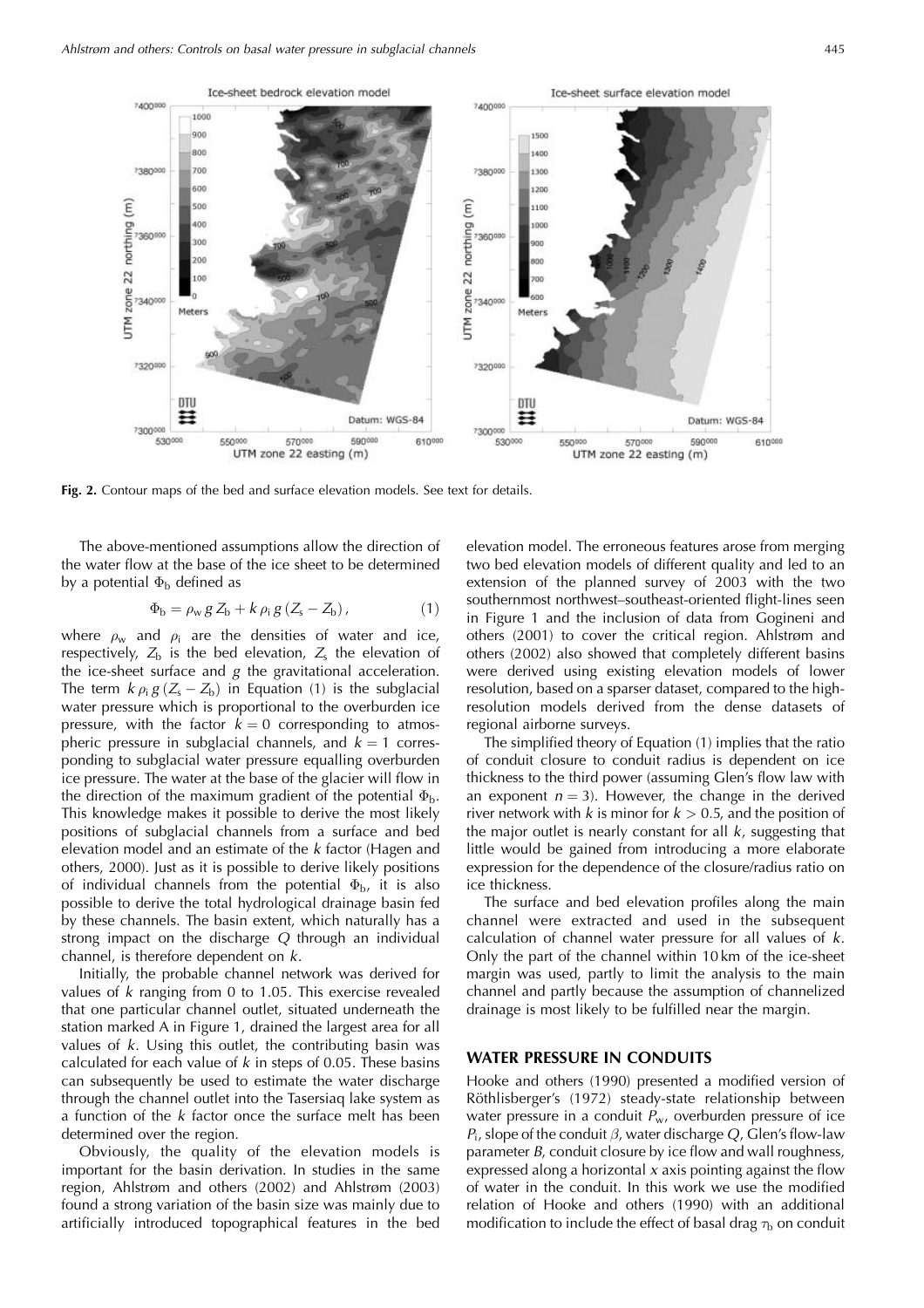Fig. 3. The channel meltwater discharge  $Q$  as a function of the  $k$ factor in Equation  $(1)$ . The *k* factor causes changes in the drainage basin extent, and thus indirectly in the meltwater discharge Q. closure at the bed. Basal drag is included by formulating the

 $0.4$ 

k

 $0.6$ 

factor

 $0.8$ 

 $1.0$ 

effective stress as  $\sigma = \left\{ \left[ (P_{\rm i} - P_{\rm w})/n \right]^2 + 2\tau_b^2 \right\}^{1/2}$ . This means that setting the basal drag to zero reduces the relation to the solution of Hooke and others (1990). The basal drag  $\tau_b$  is set to 50 kPa in the present work (Paterson, 1994). Finally, we arrive at the following modified version of Röthlisberger's (1972) relationship:

$$
G^{\frac{11}{8}} - 0.316 G^{\frac{3}{8}} \frac{dP_w}{dx} = \frac{\Omega D \kappa^{\frac{3}{4}} (\frac{P_i - P_w}{n}) \left[ \left( \frac{P_i - P_w}{n} \right)^2 + 2 \tau_b^2 \right]^{\frac{n-1}{2}}}{Q^{\frac{1}{4}} \cos^{\frac{11}{8}} \beta B^n}, (2)
$$

where

$$
G = \frac{dP_w}{dx} + \rho_w g \tan \beta \tag{3}
$$

and

$$
D = 2^{\frac{3}{2}} \pi^{\frac{1}{4}} (\rho_{w} g)^{\frac{2}{8}} \rho_{i} L, \qquad (4)
$$

where  $L$  is the latent heat of fusion. This relation is based on a balance between wall melting and closure by ice flow and relies on the Manning equation to describe the relation between O and tunnel roughness. The latter is expressed through the Manning roughness coefficient  $\kappa$ . The modification of Hooke and others (1990) compared to Röthlisberger (1972) lies in  $\Omega$  which is a conduit-shape factor. The conduit shape is approximated by the space between the chord of a circle and the arc subtended by that chord (Hooke and others, 1990). Modifying the relation for conduit closure used by Röthlisberger (1972), Hooke and others (1990) arrived at a relation between the conduit-shape factor  $\Omega$  and the angle  $\Theta$  subtended by the chord of the circle spanning the conduit. A semicircular conduit thus corresponds to  $\Omega = 180^{\circ}$ , whereas the conduit approaches a thin film for  $\Omega$ near zero. The height-to-width ratio of the tunnel thus influences the water pressure in the conduit directly.

The analysis above only allows for steady-state solutions of a channelized drainage system, meaning that the temporal evolution of the drainage system is not captured. The present work is thus restricted to a comparison of the influence of various parameters on a theoretical steady-state situation. To best accommodate the assumption of a fully developed channelized drainage system near equilibrium, the investigated period should preferably be during, or just

Fig. 4. The channel meltwater discharge for the basin corresponding to a  $k$  factor of 0.7 as a function of the 3 m level air-temperature forcing off the ice sheet.

after, the peak of the ablation season. To allow the use of in situ observations for the calculation of the meltwater discharge Q, July 1999 was chosen. The steady-state situation is here assumed to exist during July 1999, ignoring sub-diurnal peaks and even fluctuations over several days in the water flux. The present work thus assumes a temporal scale of 1 month in an attempt to model a mean equilibrium state during the warmest part of the ablation season, even if such an equilibrium state may never be reached in nature.

#### **MELTWATER DISCHARGE**

The meltwater discharge  $Q$  in Equation  $(2)$  has been calculated as the surface meltwater from all the upstream grid elements contributing to the conduit chosen for the analysis. The production of surface meltwater has been modelled using the close relationship between positive degree-days and surface melting (Ohmura, 2001). This approach requires a gridded temperature field which can be adjusted to allow for the influence of climate change. To realistically model the effect of a rise in regional air temperature on meltwater discharge, the dampening effect of the zero-degree surface of the ice sheet on the screenlevel air temperature over the ice should be taken into account. Thus, the assumed air-temperature rise was imposed on measurements from an automatic weather station (AWS) located within the Tasersiaq lake basin (station 105 in Fig. 1) but away from the ice sheet. Subsequently, the empirical transfer function of Ahlstrøm (2003) was used to convert the air temperature from station 105, off the ice sheet, to station A on the ice sheet. Finally, an ice-sheet July temperature lapse rate of 0.0051 Km (personal communication from J. Box, 2001) was applied to obtain a gridded temperature field. Converting the temperatures into surface melt requires a suitable choice of degreeday factor. Data from an AWS located on the ice-sheet surface in 1999 (25 June–5 August) at 886 m a.s.l. directly above the channel (marked A in Fig. 1) indicate a degree-day factor for ice (DDFice) of 0.014 m per positive degree-day. This value is high compared to most studies (Hock, 2003) but is comparable in magnitude with other observations near the same altitude on the western margin of the Greenland ice sheet during the melt season, by Van de Wal (1992) who



200

150

100

50

0

 $0.0$ 

 $000000$ 

 $0.2$ 

Channel discharge Q (m<sup>3</sup>s<sup>-1</sup>)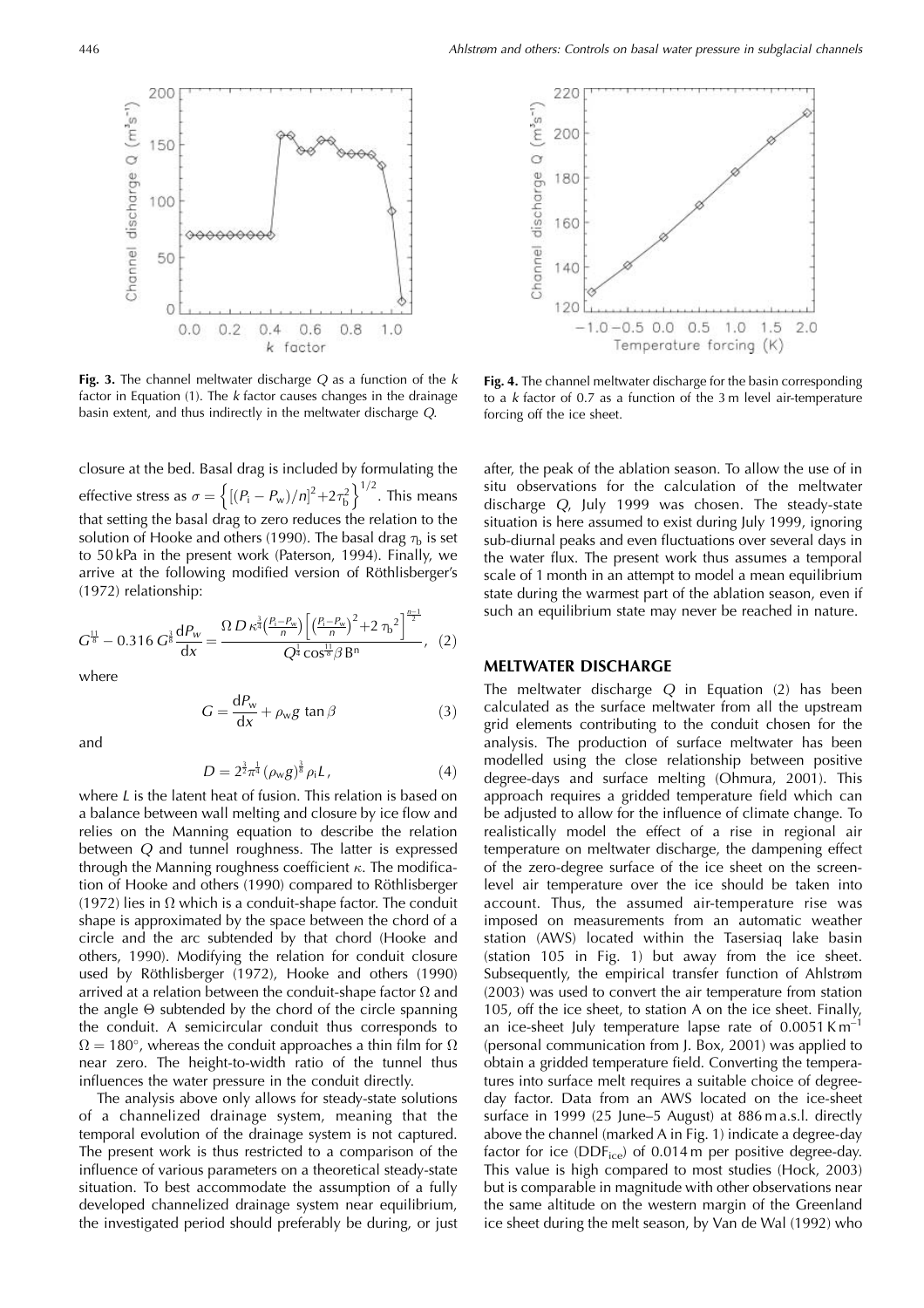obtained a DDF<sub>ice</sub> of 0.020 at 1028 m a.s.l. and Ambach and others (1988) (cited by Hock, 2003) who obtained a DDF<sub>ice</sub> of 0.0186 at 1013 m a.s.l. Thus, the observed degree-day factor of 0.014 m per positive degree-day was used to calculate the surface melt over the region from the modelled temperature field.

The meltwater discharge  $Q$  through the chosen channel can now be derived by combining the calculated surface melt with the channel catchments previously calculated for various values of  $k$ . The meltwater discharge then becomes a function of  $k$  and the assumed temperature forcing. The discharge is shown as a function of  $k$  in Figure 3. The impact of the temperature forcing intended to mimic climate change is shown in Figure 4 for  $k = 0.7$ .

#### **RESULTS**

As previously mentioned, only the part of the channel within 10 km of the ice margin was included in the model runs. Specifically, the 10km is measured from a point at a fixed short distance from the ice margin, where the pressure in the channel is assumed to be atmospheric, and up-glacier along the subglacial channel.

For illustration of the effect of the distance from the terminus, points at a distance of 1, 5 and 9 km up-glacier were selected. Many parameters might influence the water pressure in the subglacial channels, but to maintain an overview, each parameter is varied individually relative to a reference run with parameters as given in Table 1. The change in water pressure resulting from varying a number of parameters is subsequently shown in Figure 5 as the fraction of the subglacial water pressure needed to cause flotation of the ice sheet.

Figure 5a shows how the pressure varies as  $B$  ranges from 36 to 200 kPa  $a^{1/3}$ . There are many factors influencing the flow-law parameter,  $B$ , such as ice temperature, water content, impurities and crystal size. The ice temperature is unknown in the region studied, but Thomsen and Olesen (1990) found a basal ice temperature of  $-0.1$ °C at an ice depth of 350 m, 9.5 km from the ice margin in the Pâkitsoq area of the Greenland ice sheet (69°30'N, 50°00'W). The area studied by Thomsen and Olesen (1990) had an active basal drainage system as indicated by fluctuations in the water pressure of several boreholes. The area studied here most likely derives its basal ice from warmer areas at lower altitude compared to the area studied by Thomsen and Olesen (1990). It is thus reasonable to expect that the basal ice temperature is above  $-1$ °C and that it is possibly temperate. An ice temperature of  $-1^{\circ}$ C corresponds roughly to  $B = 200$  kPa a<sup>1/3</sup>, whereas temperate ice would correspond to  $B = 167$  kPa a<sup>1/3</sup> (Paterson, 1994). A further lowering of B could be due to higher water content, which is known to have a strong impact on viscosity. Even though the temperature of the basal ice at Dye 3 upstream of the study area was found to be around  $-13^{\circ}$ C by Dahl-Jensen and Johnsen (1986), the effect might still be important closer to the margin, as suggested by modelling (e.g. Huybrechts and others, 1991). An important influence on the rate factor  $B$  of the basal ice could arise from the impurity content and crystal size of Wisconsinan/Weichselian ice compared to Holocene ice as suggested by Dahl-Jensen and Gundestrup (1987). These authors found that the rate factor  $B$  decreased to <70% of its expected value at Dye 3, corresponding to<br>a drop in *B* from 167 kPa  $a^{1/3}$  to 116 kPa  $a^{1/3}$  due to this

Table 1. Model parameters used in the reference run

| Parameter            | Description                                                                                                                                                          | Value                                                                                     |
|----------------------|----------------------------------------------------------------------------------------------------------------------------------------------------------------------|-------------------------------------------------------------------------------------------|
| B<br>$\wedge$ T<br>Θ | Glen's flow-law parameter<br>Channel sinuosity<br>$k$ factor used in delineating the basin<br>Air-temperature forcing<br>Channel geometry angle<br>Channel discharge | $165$ kPa a $\frac{1}{3}$<br>0.7<br>0K<br>$180^\circ$<br>$153 \text{ m}^3 \text{ s}^{-1}$ |

effect alone. The basal ice in the region studied could also be Wisconsinan/Weichselian ice unless extensive bottom melting takes place.

Figure 5b shows how pressure varies with  $k$  from Equation (1). As previously discussed, the discharge Q depends on the extent of the channel catchment, which in turn depends on  $k$  (see Fig. 3). The variation in pressure in Figure 5b is therefore due to the variation in the discharge Q. The pressure is seen to be rather insensitive to variations in the discharge  $Q$ , implying that even large variations in the basin extent due to a varying  $k$  would have a minor impact on the subglacial water pressure for a steady-state situation. Variations in  $k$  could arise from variations in surface water input or changes in, or development of, the subglacial drainage system.

Figure 5c shows the pressure variation as a function of the air-temperature forcing imposed off the ice sheet. The airtemperature forcing causes a change in the channel meltwater discharge  $Q$  through an increase or decrease in the surface melt as shown in Figure 4. Even though the change in  $Q$  resulting from the temperature forcing is significant, with a deviation ranging from 84% to 137% of the reference run, there is hardly any change in the subglacial water pressure. Thus, a central result from Röthlisberger's (1972) analysis, namely that higher discharge  $Q$  means lower water pressure, is evident in Figure 5c, but of little consequence.

Figure 5d illustrates the dependence of water pressure on the degree of sinuosity of the channel path along the bed, which should be small in the present case since the channel path has been derived on a 250 m grid and the assumed channel is probably rather wide. The dependence is rather significant, but it is difficult to estimate channel sinuosity. Possibly, eskers left exposed by the retreated ice sheet could provide some evidence of channel sinuosity.

Figure 5e shows the influence of channel geometry, expressed as the ratio of channel height to channel halfwidth, on the water pressure using the approximation of Hooke and others (1990) for linking  $\Omega$  to channel geometry. As discussed in Hooke and others (1990), this approximation was off by an average of 22% in estimated closure rate when compared to a numerical solution, but is considered adequate for the current purpose. The basal water pressure approaches the flotation pressure as the assumed channel geometry goes from semicircular to near-film. Figure 5f accompanies Figure 5e and shows the calculated mean water speed in the subglacial channel for a meltwater discharge of  $153 \text{ m}^3 \text{ s}^{-1}$  as a function of channel geometry. Generally, the mean water speed for a near-film channel geometry is reduced to approximately one-third of the semicircular case irrespective of the distance from the ice margin.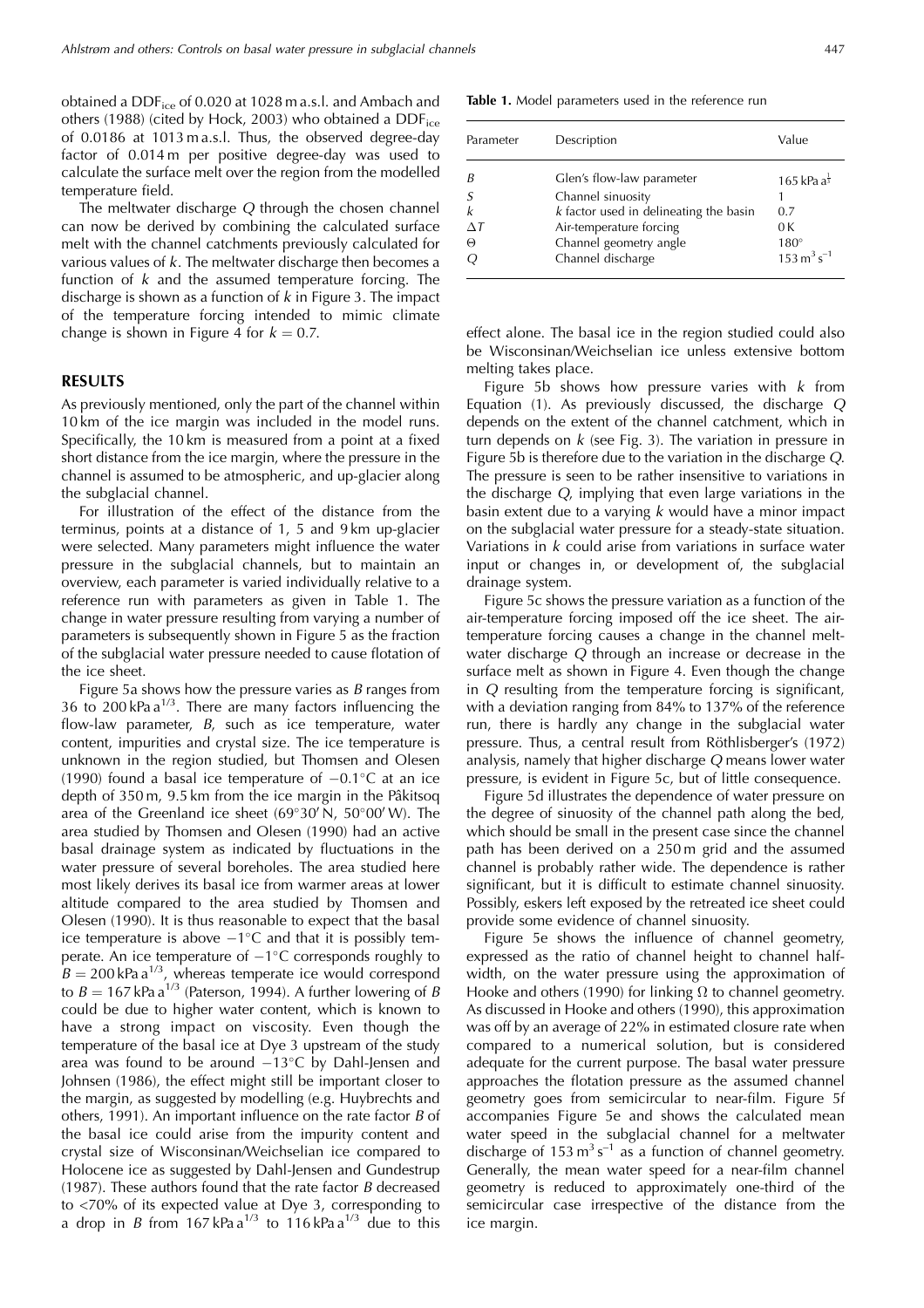

Fig. 5.  $(a-e)$  The influence of various parameters on the water pressure at three distances from the ice margin in a selected subglacial channel. The legend in (a) is valid for all plots. See text for a detailed explanation of the plots. (f) Calculated mean water speed in the subglacial channel as a function of channel geometry.

#### **DISCUSSION**

An important assumption in the present approach is that we are only dealing with a steady-state situation. Thus, the discharge is calculated as a mean July value for a realistic range of air temperatures and channel catchments. In reality, both seasonal and diurnal discharge variations are much larger than the changes examined here. Cutler (1998) applied a transient model of subglacial tunnel evolution driven by surface water input variations calculated for Storglaciären, Sweden. He concluded that typical diurnal fluctuations played a minor role in the channel evolution and that channels responded on a time-scale of days to fluctuations in inflow. He also concluded that under transient conditions of diurnally varying discharge, the water pressure varied in phase with the discharge, but that over longer time-scales there was broad agreement with Röthlisberger's (1972) scenario for phase differences between water pressure and discharge. This scenario states that the water pressure should be high in the spring and early summer when the drainage system expands, and then decline after the peak of the ablation season as the channel closure lags behind the decrease in discharge. Accepting Röthlisberger's scenario and Cutler's conclusion that channel evolution is insensitive to diurnal variations suggests that the steady-state assumption made in this work is reasonable at the peak of the ablation season. The water pressure in the channel would then fluctuate around the derived solution with diurnal variations in surface water input, as the channel would be unable to accommodate the rapid changes.

Another important assumption is that the drainage system is channelized. The evolution of the drainage system for the ice-sheet margin studied here is unknown, and difficult to infer from the limited amount of available information. The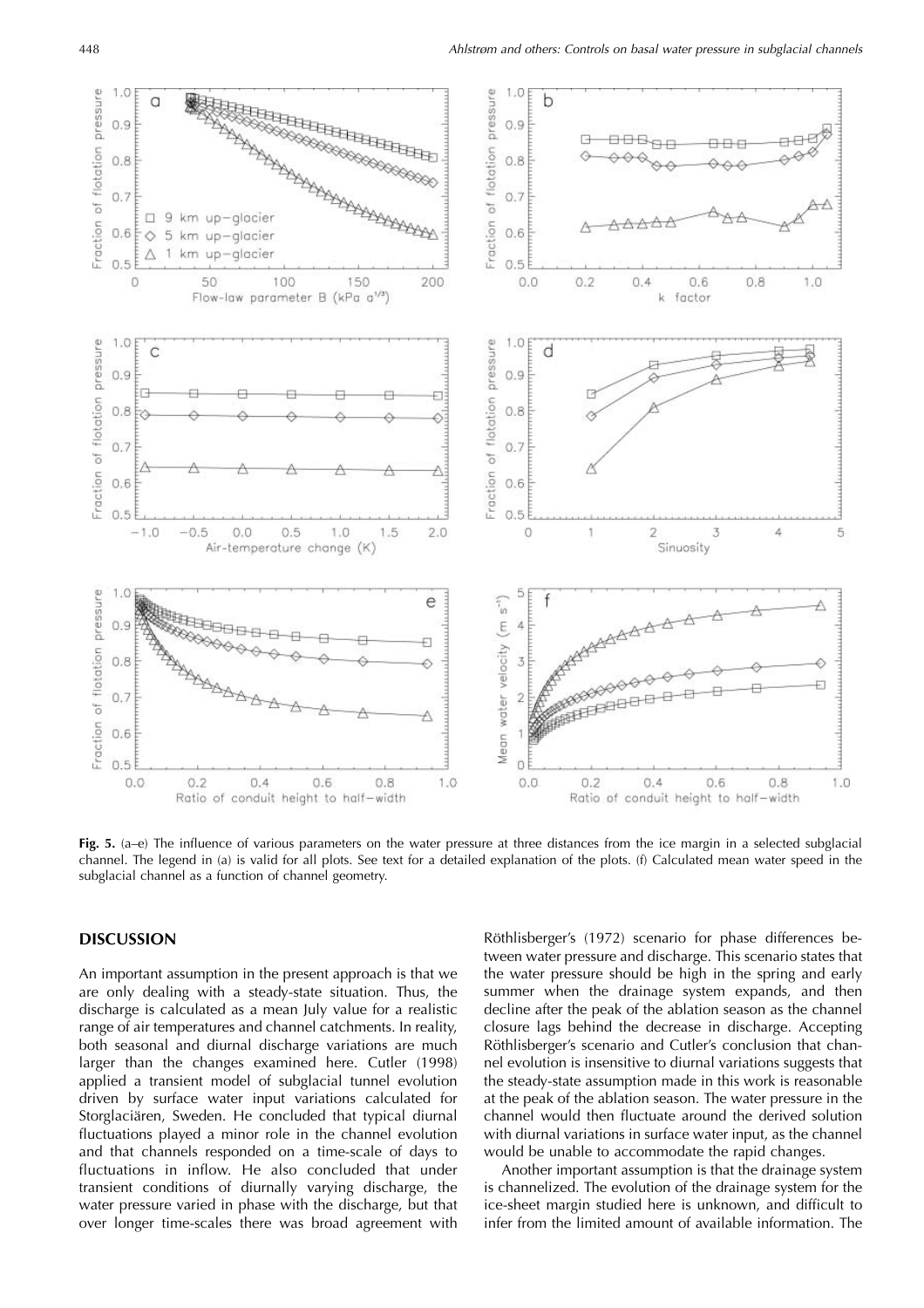subglacial channel hypothesized in this work drains below the largest ice lobe of the region into an extensive lake system, precluding any attempt to validate the existence of this particular outlet. Satellite images show that great supraglacial meltwater lakes with diameters of several kilometres are abundant near the equilibrium-line altitude around 1400 m a.s.l. At lower altitudes, an extensive supraglacial drainage system efficiently drains the surface meltwater until it terminates in crevasses before reaching the ice-sheet margin. The crevassed region varies in extent depending on subglacial topography, but is sufficiently widespread over the margin to facilitate the transport of water from the surface to the bed through development of moulins and propagation of water-filled crevasses (Boon and Sharp, 2003). Unfortunately there is no solid evidence for moulin drainage, as the resolution of the imagery does not allow for the localization of individual moulins as done by Thomsen and others (1988) in the Pâkitsog area further north. However, observations from aircraft confirm that most of the surficial meltwater enters the englacial drainage system before reaching the ice-sheet margin. Measurements of the change in surface velocity over the year, water-level fluctuations in boreholes connecting to the subglacial drainage system or hydrochemical analysis of water emerging from the channels would each be a valuable tool in estimating the type of drainage system and possible transitions between channelized and distributed drainage.

In the present work, we have assumed a hard bed. This assumption is not supported by any observations, and there may be a layer of till at the bed. For the case of a till-layered bed, Walder and Fowler (1994) showed that for the small surface slopes typical of ice sheets, drainage would occur in a distributed non-arborescent network of canals (N channels) incised into the till, whereas for larger slopes both canals and regular channelized drainage (R channels) could occur. This conclusion points towards the ice-sheet margin as the most likely area for development of a channelized drainage system due to the larger slope. The drainage system beneath the Greenland ice-sheet margin could also be a distributed system of linked cavities as envisaged by Kamb (1987). As discussed by Kamb (1987), the linked-cavity system can remain distributed with a high water pressure, whereas the channelized system is inherently unstable and must evolve towards fewer and larger channels with a progressively lower steady-state water pressure. In the present work, we have focused on the near-marginal region at the peak of the ablation season. Furthermore, we have examined only the largest channel, assumed to drain a large part of the region. Since a high discharge over an extended period favours a transition to a channelized drainage system (Iken and Truffer, 1997), we have selected the time and place where the channelized system is most likely to have developed. However, if the ice sheet moves over deformable till, the channelized drainage system is likely to be restricted to near the ice-sheet margin. This would imply that each channel outlet would drain a much smaller catchment and carry substantially less water than assumed here.

#### **CONCLUSION**

We have addressed a question posed by Röthlisberger (1972) regarding the influence of realistic discharge variations on the water pressure in subglacial channels for the case of the Greenland ice-sheet margin. To this end, we have expanded on the method of Hooke and others (1990) to evaluate the controls on the basal water pressure in subglacial channels and applied it to a realistic channel configuration beneath the Greenland ice-sheet margin assuming steady-state channelized drainage over a hard bed. The variation in the water pressure has been calculated as a function of various physical input parameters at three distances up-channel from a hypothesized major outlet. Changes in the water pressure were calculated for variations in the flow-law parameter  $B$ , cross-sectional channel geometry, channel sinuosity, discharge variations due to airtemperature changes and discharge variations due to changes in channel catchment.

The results show that the influence on subglacial water pressure of realistic changes in the mean discharge during the peak of the ablation season is insignificant compared with that of changes in the flow-law parameter, crosssectional channel geometry or sinuosity of the meandering channel.

#### **ACKNOWLEDGEMENTS**

This work was funded partly by the European Union under EC-5FP contract EVK2-2001-00262 (Space borne measurements of Arctic Glaciers and implications for Sea Level -SPICE) and partly by the Danish Technical Research Agency under contract 2058-03-0035 (Forsyningssikkerhed for det største vandkraftpotentiale i Vestgrønland – FORSYN). The Greenland Survey (ASIAQ) and the Geological Survey of Denmark and Greenland (GEUS) are acknowledged for their data contribution. We thank W. Krabill of NASA Goddard Space Flight Center, Wallops Flight Facility for supplying additional altimetry data. The National Survey and Cadastre of Denmark are thanked for their efforts with positioning the airborne data. The European Space Agency owns the copyright to the ERS-1 and -2 images. We also thank the referees J. Bamber and W. Harrison and the Scientific Editor B. Hubbard for significantly improving the structure and focus of the paper.

#### **REFERENCES**

- Ahlstrøm, A.P. 2003. Ice sheet ablation assessed by observation, remote sensing and modelling. (PhD thesis, University of Copenhagen.)
- Ahlstrøm, A.P. and 6 others. 2002. Mapping of a hydrological icesheet drainage basin on the West Greenland ice-sheet margin from ERS-1/-2 SAR interferometry, ice-radar measurement and modelling. Ann. Glaciol., 34, 309-314.
- Alley, R.B. and R.A. Bindschadler, eds. 2001. The West Antarctic ice sheet: behavior and environment. Washington, DC, American Geophysical Union. (Antarctic Research Series 77.)
- Ambach, W., W. Rehwald, M. Blumthaler, H. Eisner and P. Brunner. 1988. Correspondence. Chernobyl fall-out on glaciers in the Austrian Alps. J. Glaciol., 34(117), 255-256.
- Arnold, N., K. Richards, I. Willis and M. Sharp. 1998. Initial results from a distributed, physically based model of glacier hydrology. Hydrol. Process., 12, 191-219.
- Björnsson, H. 1982. Drainage basins on Vatnajökull mapped by radio echo soundings. Nord. Hydrol., 13(4), 213-232.
- Boon, S. and M. Sharp. 2003. The role of hydrologically-driven ice fracture in drainage system evolution on an Arctic glacier. Geophys. Res. Lett., 30(18), 1916. (10.1029/2003GL018034.)
- Carr, J.R. 1995. Numerical analysis for the geological sciences. Englewood Cliffs, NJ, Prentice-Hall.